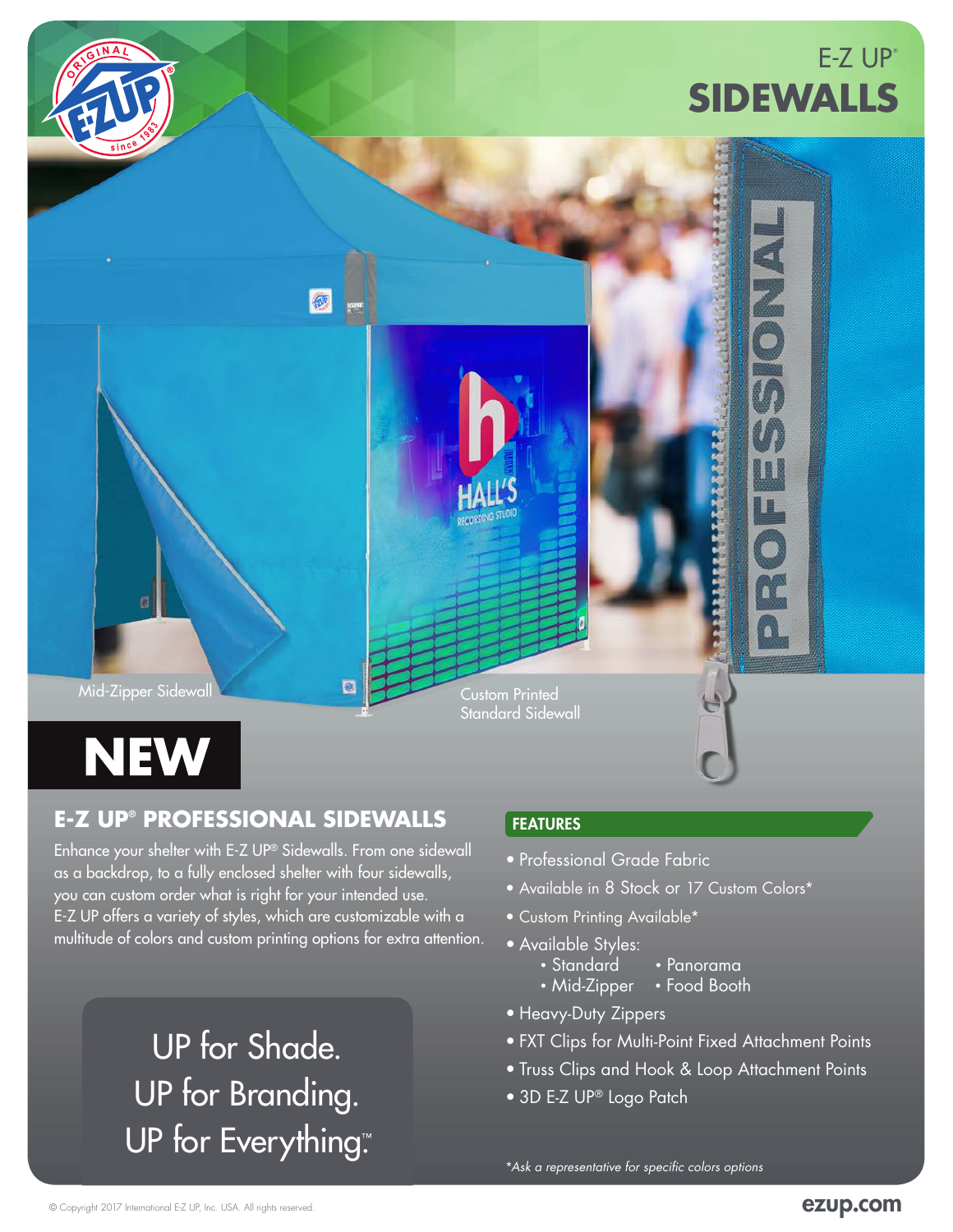

## $E-Z UP<sup>°</sup>$ **SIDEWALLS**



#### HEAVY-DUTY ZIPPERS

Upgraded #10 Heavy-Duty Zippers allow for smoother operation and increased durability.



#### **PROFESSIONAL**

All of our professional grade Sidewalls come with an abrasion resistant and stylish corner patch.

## TRUSS CLIPS

Easily install your sidewall with our tried-and-true Truss Clips.



#### FXT CLIPS

New FXT Clips are affixed to the Professional Sidewall to utilize convenient multi-point fixed attachment points if your shelter is so equipped. Ask your representative for more details.

#### AVAILABLE STYLES



### MID-ZIPPER Extra middle zipper



#### PANORAMA

Clear vinyl panels on the upper portion and fabric on the lower portion for E-Z viewing while keeping out the elements.



#### FOOD BOOTH

Commercial grade mesh with roll up windows on the upper portion and fabric on the lower portion.